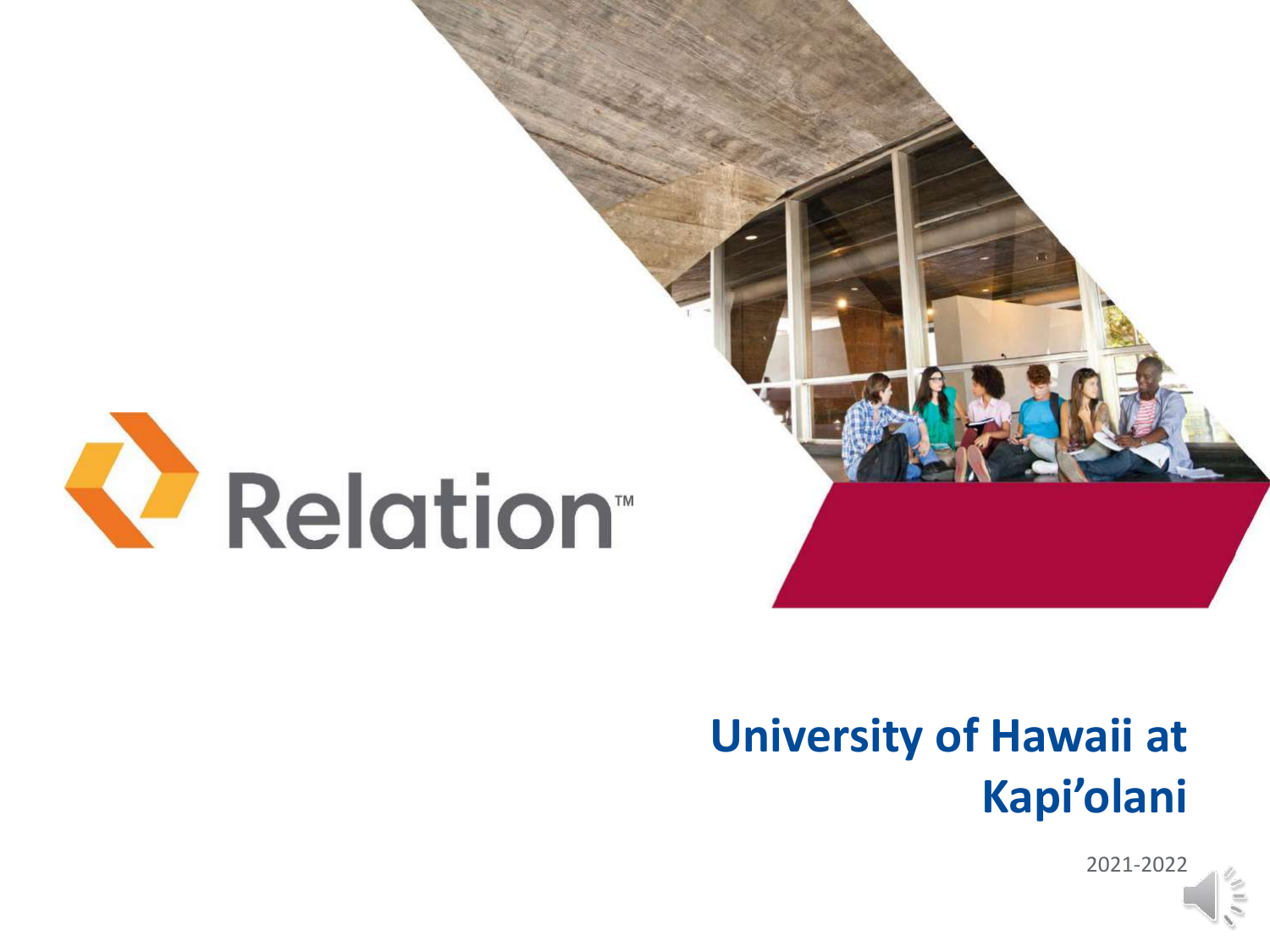# **Common Definitions**

- Maximum Benefit: The largest total amount your plan will pay per person, per plan year.
- Deductible: The amount you owe for healthcare services, before the health insurance begins to pay.
- Covered percentage/coinsurance: Your share of the costs of a covered health care service(s), calculated as a percentage.
- Physician Office Visit Copay: A fixed amount you pay for a covered health service, at the time of your visit
- Out-of-Pocket Maximum: The most you pay during a policy period, before your insurance pays 100% of the allowed amount (this cost includes copays, deductibles, and coinsurance amounts).

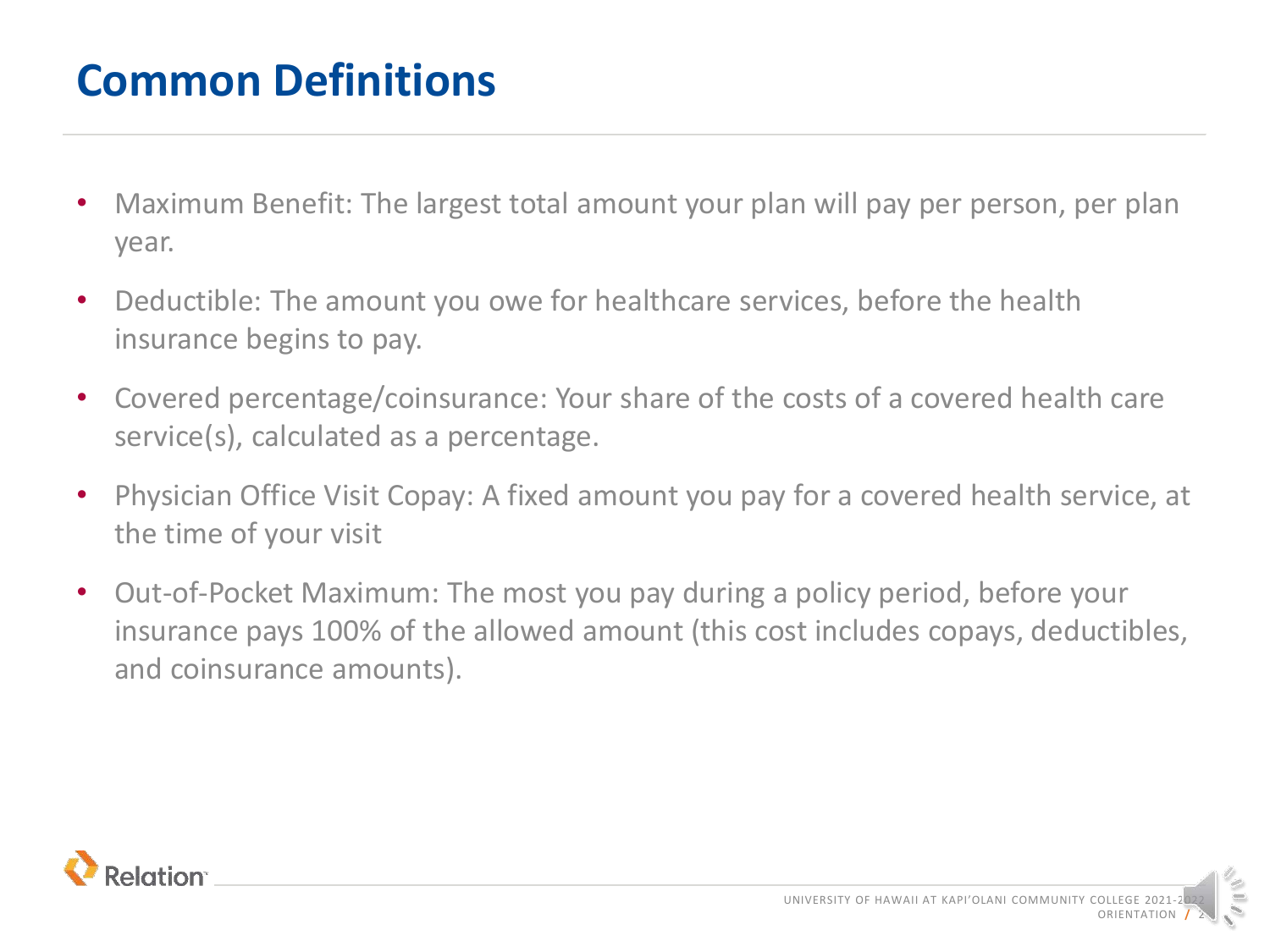# **Common Definitions (continued)**

- Medical Evacuation: Provides coverage for medical transport should the member be involved in an accident or suffers an unforeseen illness while traveling outside his our her home country.
- Medical Repatriation: Covers cost associated with returning remains home, in the event a member passes away.

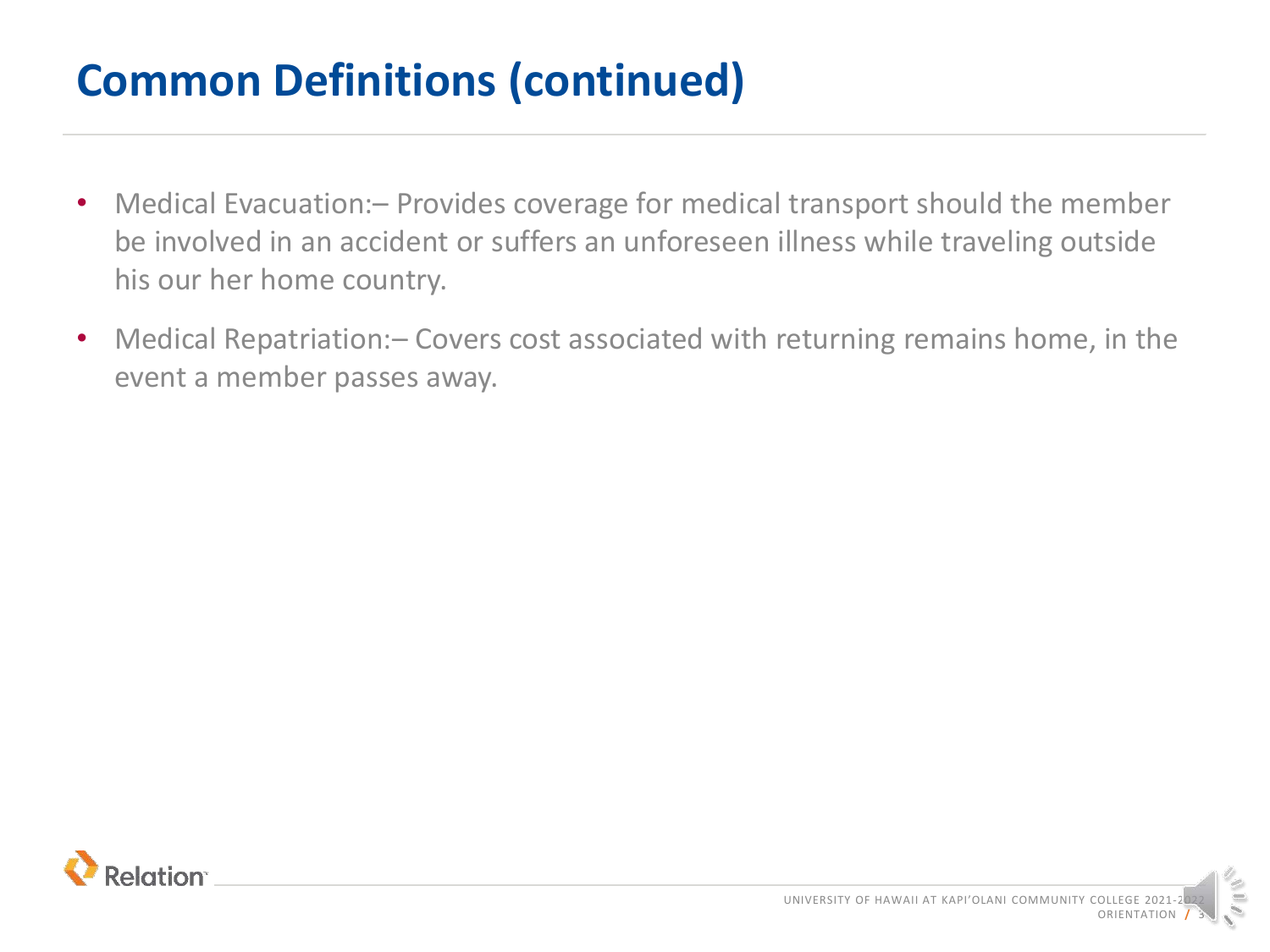# **Current Health Benefits**

|                                          | <b>In-Network Provider</b>                                                  |  | <b>Out-of-Network Provider</b>     |
|------------------------------------------|-----------------------------------------------------------------------------|--|------------------------------------|
| <b>Annual Maximum Benefit</b>            | \$250,000, per policy year                                                  |  |                                    |
| <b>Deductible</b>                        | \$0 per coverage year                                                       |  |                                    |
| <b>Covered Percentage</b>                | 100% of Allowed Amount, after copay                                         |  | 80% of Allowed Amount, after copay |
| <b>Physician Office Visit Copay</b>      | \$20 per visit                                                              |  | 80% of Allowed Amount              |
| <b>Emergency Room Copay</b>              | \$100 per visit                                                             |  | 80% of Allowed Amount              |
| <b>Inpatient and Facility Copay</b>      | \$50 per visit                                                              |  | 80% of Allowed Amount              |
| <b>Prescription Drug Copays</b>          | Generic: \$10, Brand Name: \$50                                             |  | Generic: \$10, Brand Name: \$50    |
| <b>Out-of-Pocket Maximum</b>             | \$5,000 per person, per policy year, in-network and out-of-network combined |  |                                    |
| <b>Emergency Medical Evacuation</b>      | \$100,000 per Coverage Year, Deductible does not Apply                      |  |                                    |
| <b>Emergency Repatriation of Remains</b> | \$50,000 per Coverage Year, Deductible does not Apply                       |  |                                    |



 $\leq$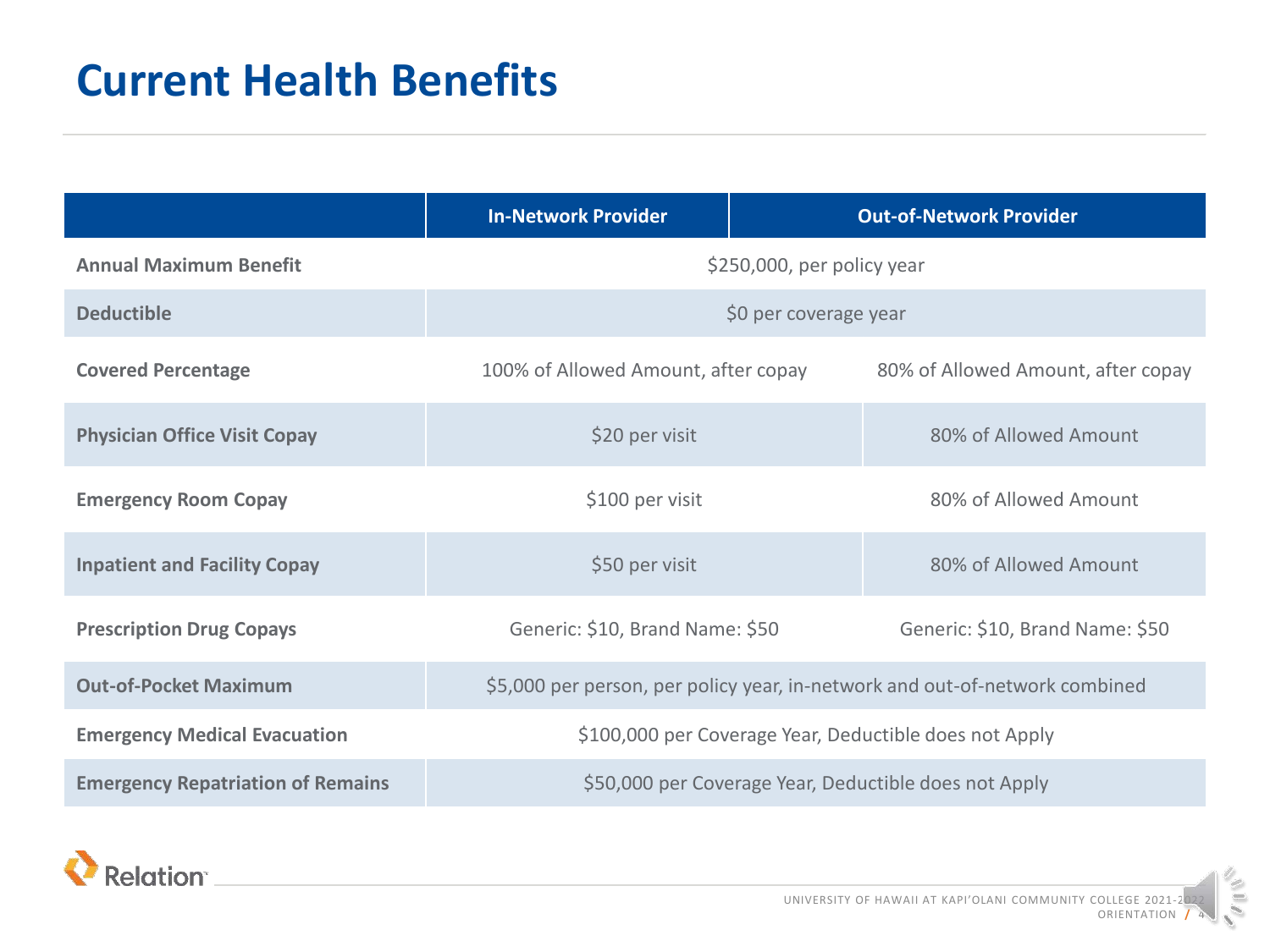# **Accessing your Benefits ID Card**

- You will receive an email from GeoBlue at the start of each semester/term notifying you to download your ID card.
- Go to **[www.geobluestudents.com](http://www.geobluestudents.com/)** and set up an account to access your insurance card at any time.
- If you need to seek medical treatment before you receive notice that your ID card is active, please contact Relation at (800) 537-1777 to obtain your insurance ID number.
- **Carry your ID card** with you at all times! You will need your card when you visit the campus health center, doctor's office, urgent care, or hospital.

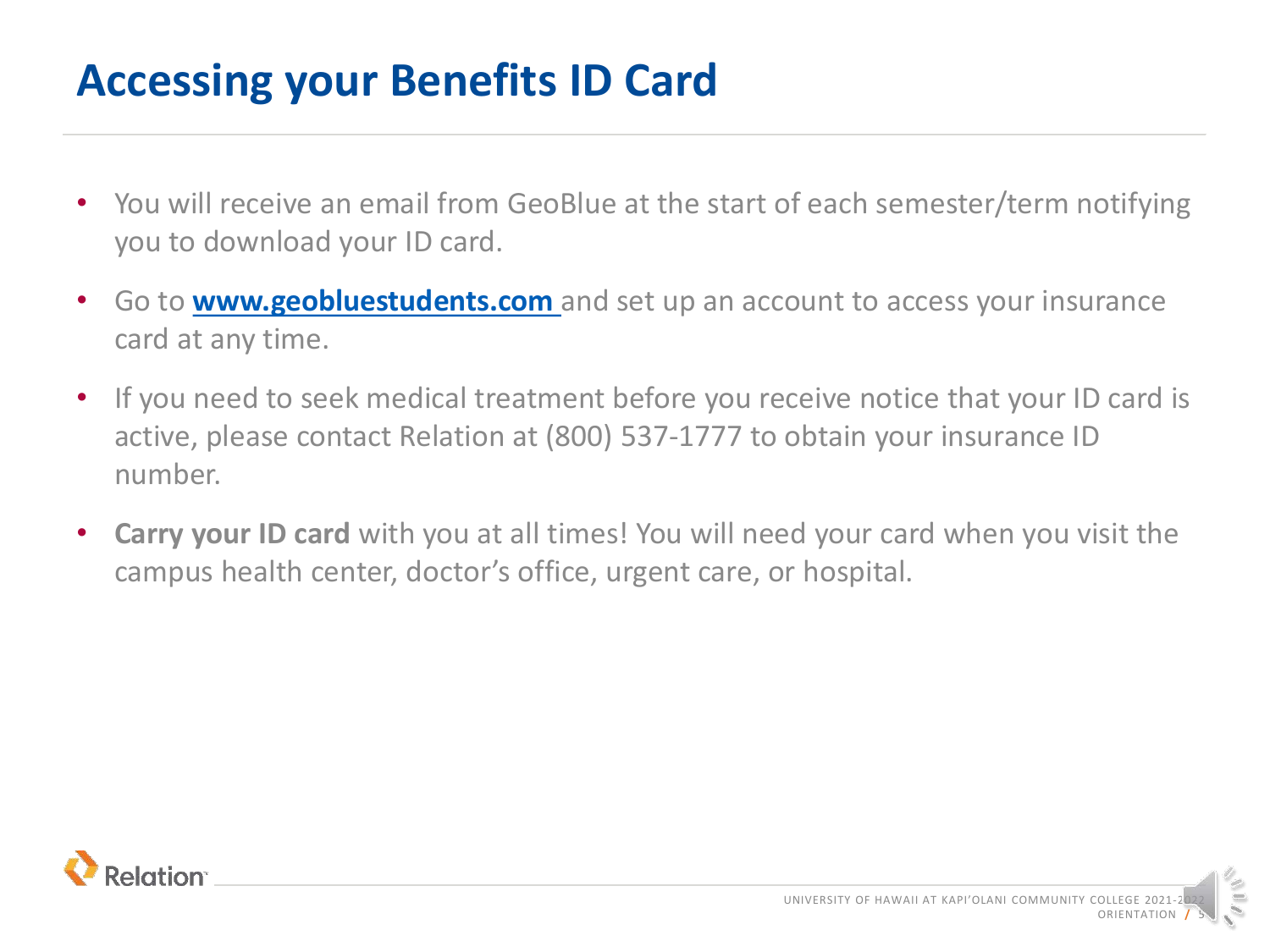### **How to Use Your Insurance Plan**

- Your Insurance plan utilizes a PPO Network. In-network means providers such as doctors, specialists, and hospitals that accept this insurance plan.
- To Find In-Network Care Off-Campus:
	- 1. Go to www.geobluestudents.com and under "Find a Provider" select
	- "U.S. Providers."
	- 2. Enter your city and state, or ZIP code, for the location.
	- 3. Click on "Select a Plan."
	- 4. Type in the code "QHS" from your member ID card and click
	- "Go" to search.
	- 5. Fill in the "Select a category" section and click to find a Provider.
	- 6. Select a doctor from the list, and call to make an appointment

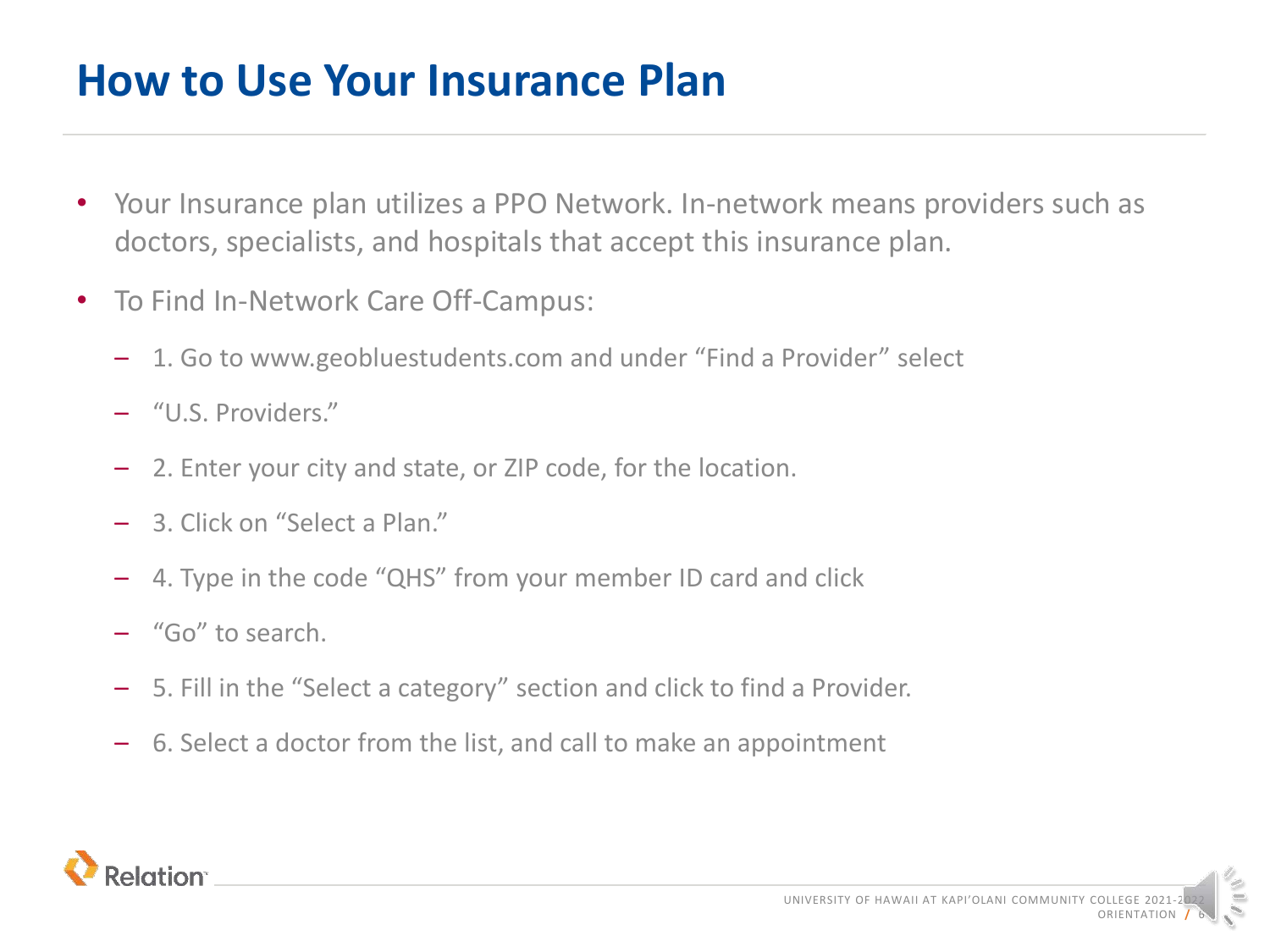#### **Where to Access Care**

- If you experience a sickness or an injury, here are the places you should go to access care. Each option is discussed in detail on the following pages.
	- Doctor's office, for medical concerns and sick visits
	- Urgent care center, for illness or injuries when the campus health center or the doctor's office is closed
	- Hospital, for scheduled surgery or a medical emergency only

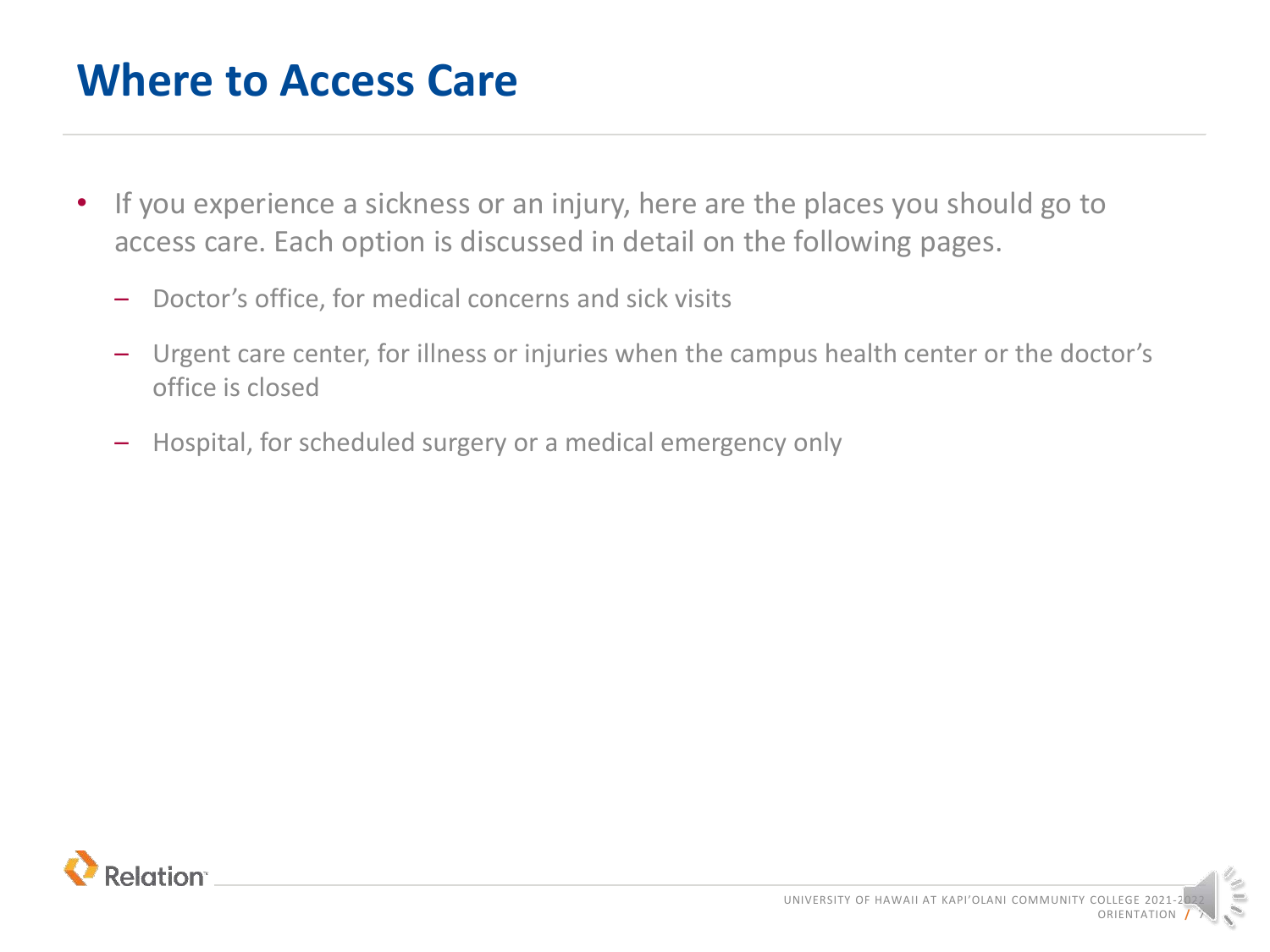#### **Doctor Visits**

- Call the doctor's office to make an appointment. Tell them you have Blue Card PPO insurance (part of the Blue Cross Blue Shield Preferred Provider Network).
- Arrive 15 minutes early for your appointment.
- Bring your insurance ID card with you.

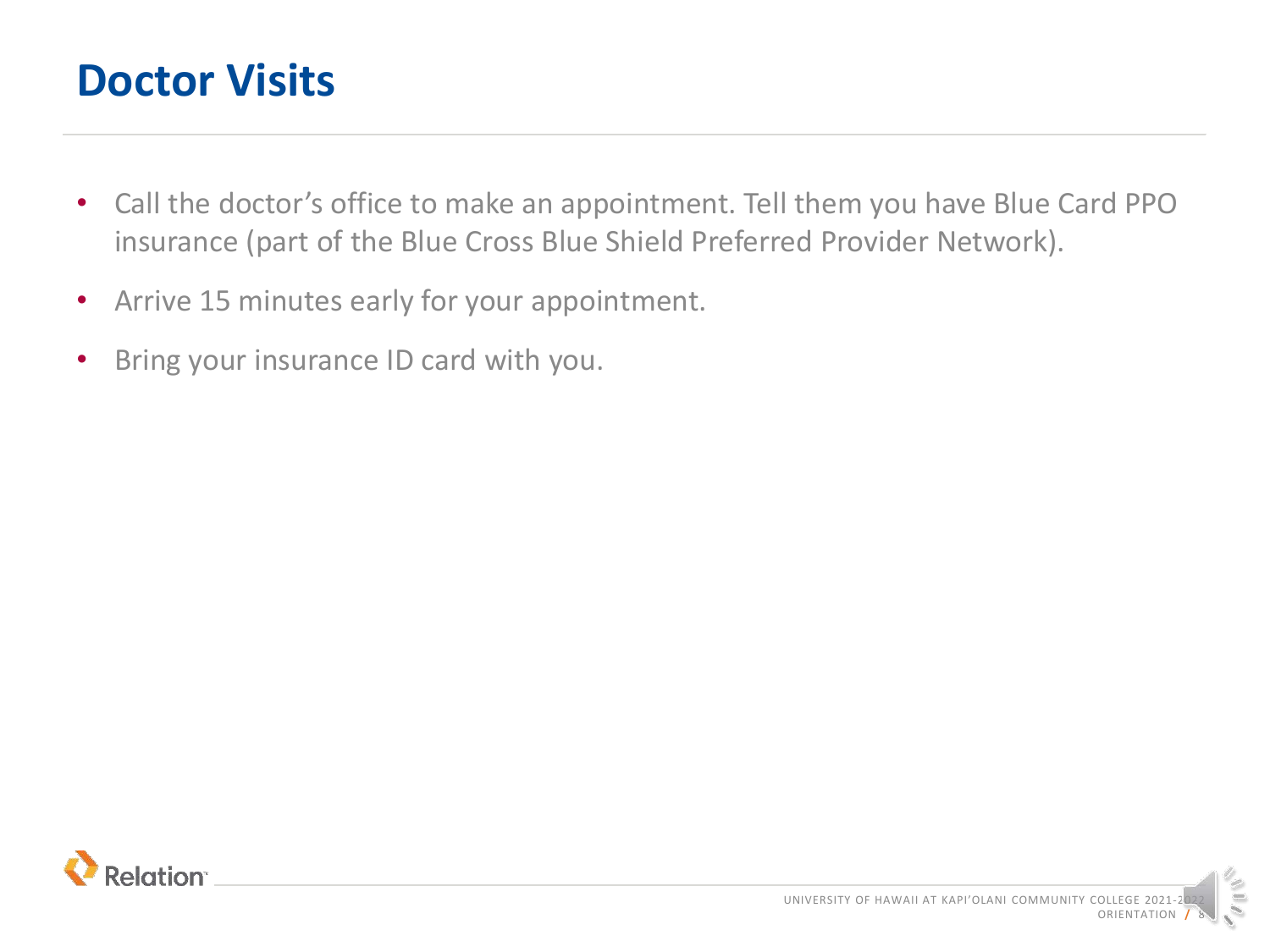### **Urgent Care**

- **Do not go to the hospital for minor illnesses or injuries!** If you need to see a physician immediately and cannot wait for a scheduled appointment, please go to an urgent care center
- Hospital emergency rooms typically charge 2-3 times more than a physician's office or urgent care center.
- Use an urgent care center instead of an emergency room to save time and money.

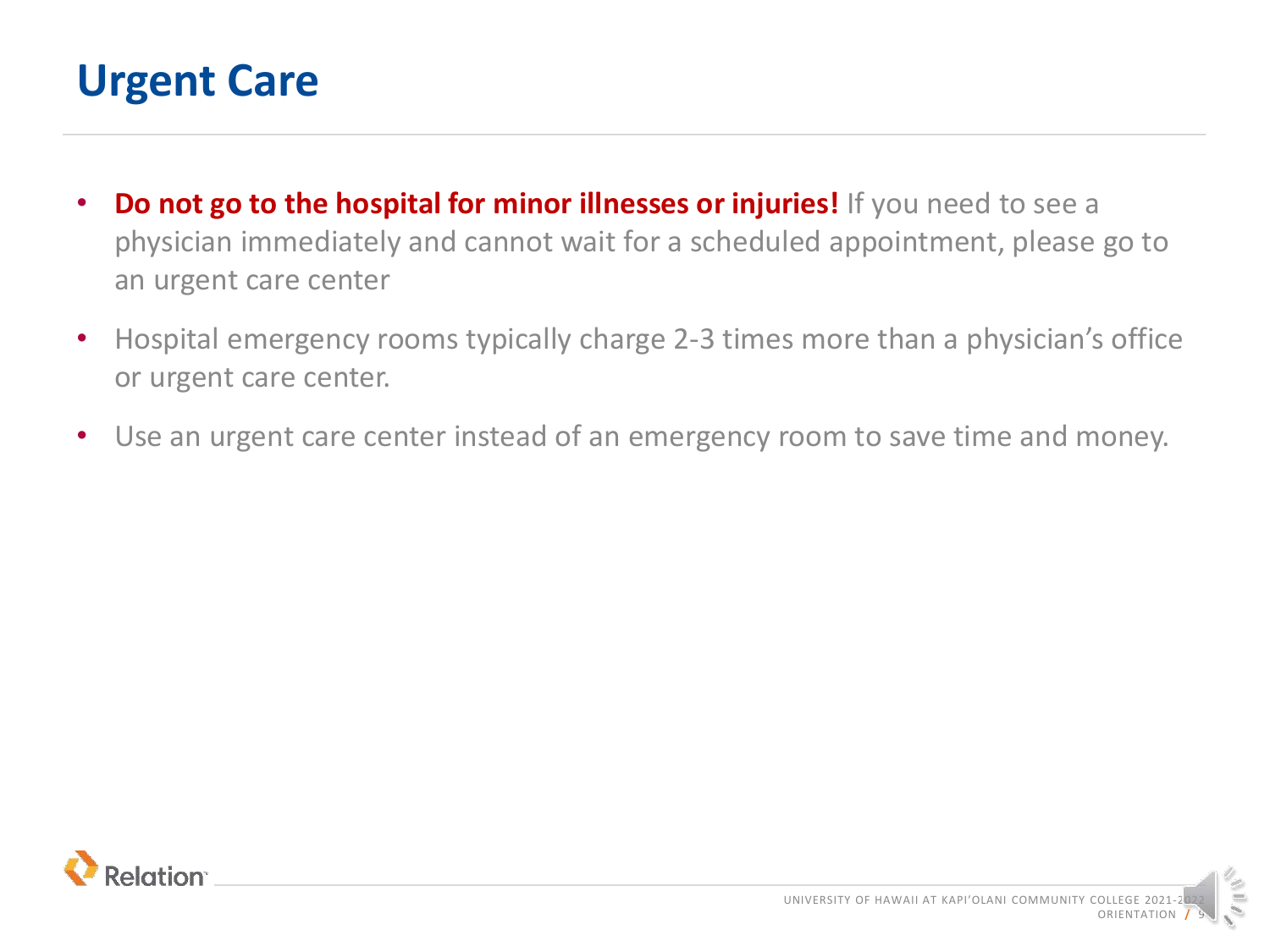### **Urgent Care Locations**

- **Straub Clinic & Hospital Urgent Care Center**  4210 Waialae Avenue, Suite 501 Honolulu, Hawai'i 96816 (808) 462-5300
- **Doctors of Waikiki, LLP** 120 Kaʻiulani Ave. Ka'iulani Wing 10 & 11 Honolulu, Hawai'i 96815 (808) 922-2112
- **Queen's Island Urgent Care Center locations:**
	- 1215 Hunakai Steet Honolulu, HI 96816 (808) 735-0007
	- 400 Keawe St Honolulu, HI 96813 (808) 735-0007
	- 377 Keahole St Ste E108 Honolulu, HI, 96825 (808) 735-0007

\**Please remember, it is your responsibility to confirm all service providers are In-network providers with Blue Cross before scheduling your appointment – this will save you money!*

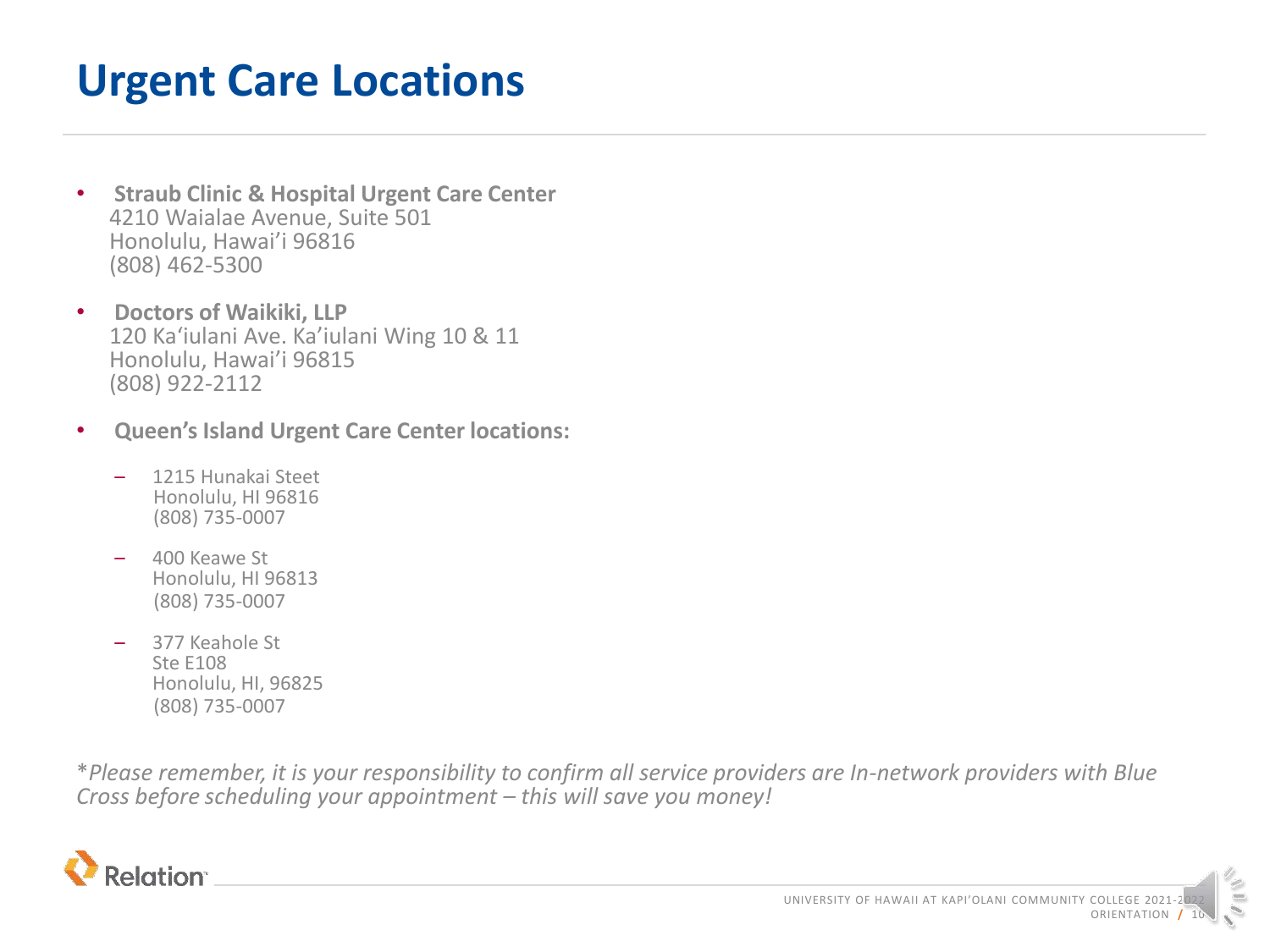# **Hospital Emergency Room**

#### **In the case of a life-threatening emergency, call 911 for an ambulance or go to the nearest hospital emergency room (ER).**

- Examples of life-threatening emergencies:
- Car accident
- Severe pain or excessive bleeding (especially from the head)
- Heart attack
- Higher fever or rash after surgery
- Broken bones
- Coughing up blood
- Signs of miscarriage
	- *These are only a few examples of emergency medical conditions. These examples do not constitute medical advice. Please contact a medical professional if you have questions about any medical condition.*

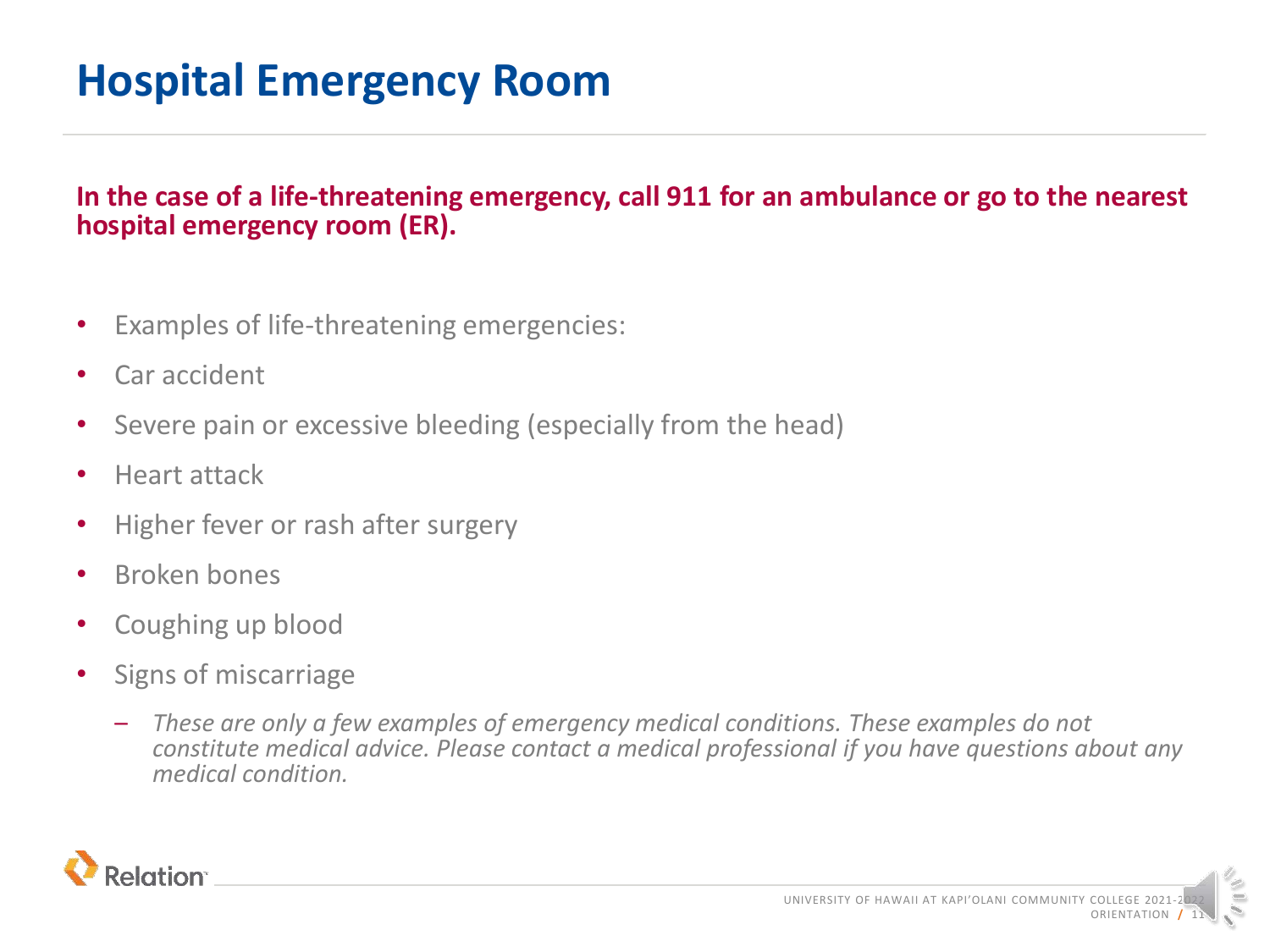# **Hospital Locations**

- **Queen's Medical Center** 1301 Punchbowl St Honolulu, HI 96813 (808) 538-9011
- **Straub Clinic & Hospital** 888 S King St Honolulu, HI 96813 (808) 522-4301
- **Kapi'olani Medical Center for Women and Children** 1319 Punahou St Fl 6 Honolulu, HI 96826 (808) 983-6090

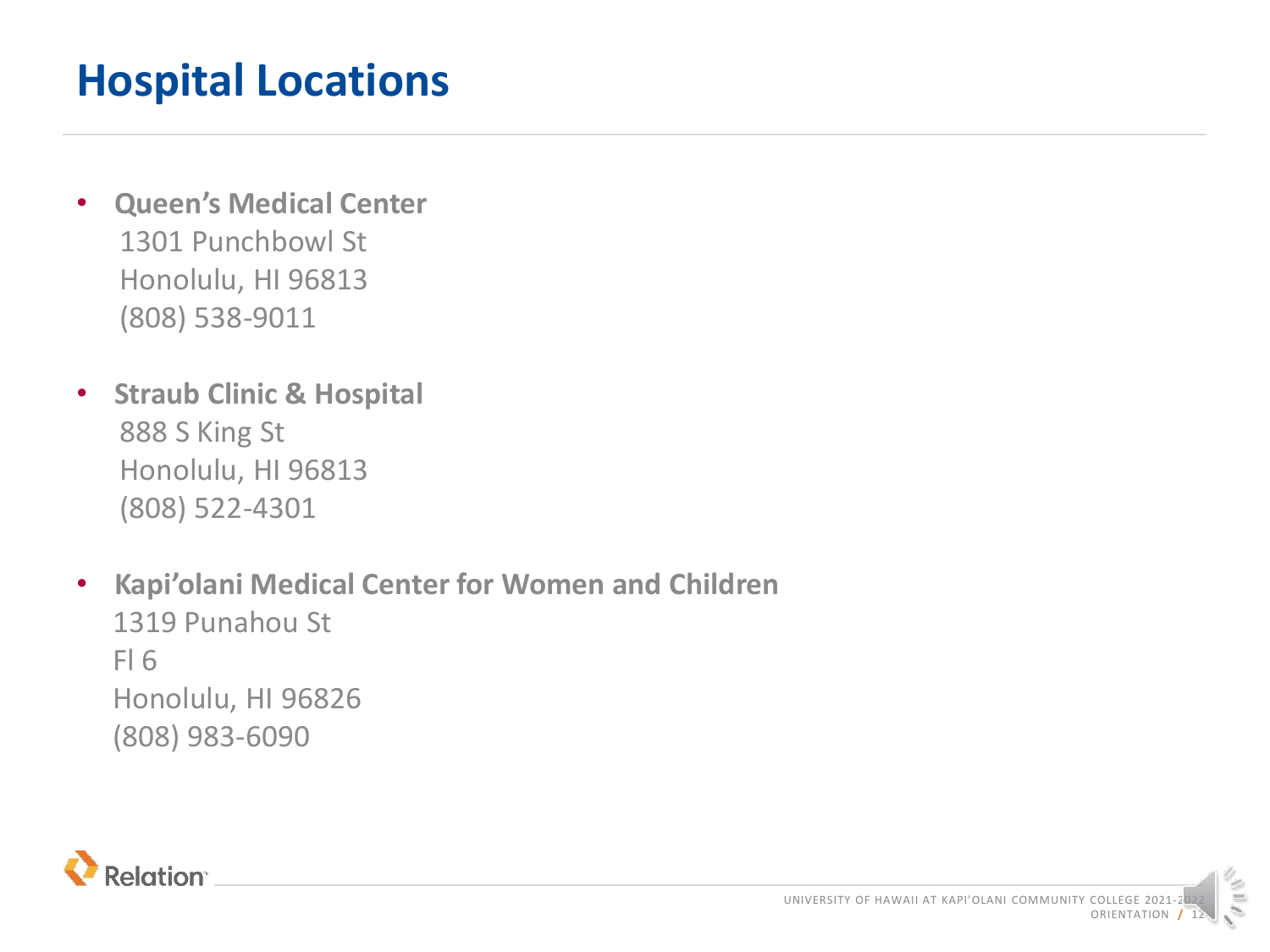# **Obtaining Prescription Drugs**

- 
- If your doctor prescribes a medication, you may fill it using any Universal Rx Pharmacy.
- To find a pharmacy near you, visit [https://universalrx.com/pharmacy](https://universalrx.com/pharmacy-locator/)locator/
- ALWAYS ask for the generic form of the drug, if available; this will decrease the cost..
- Download a prescription claim form at **[www.4studenthealth.com/kapiolani](http://www.4studenthealth.com/kapiolani)**.

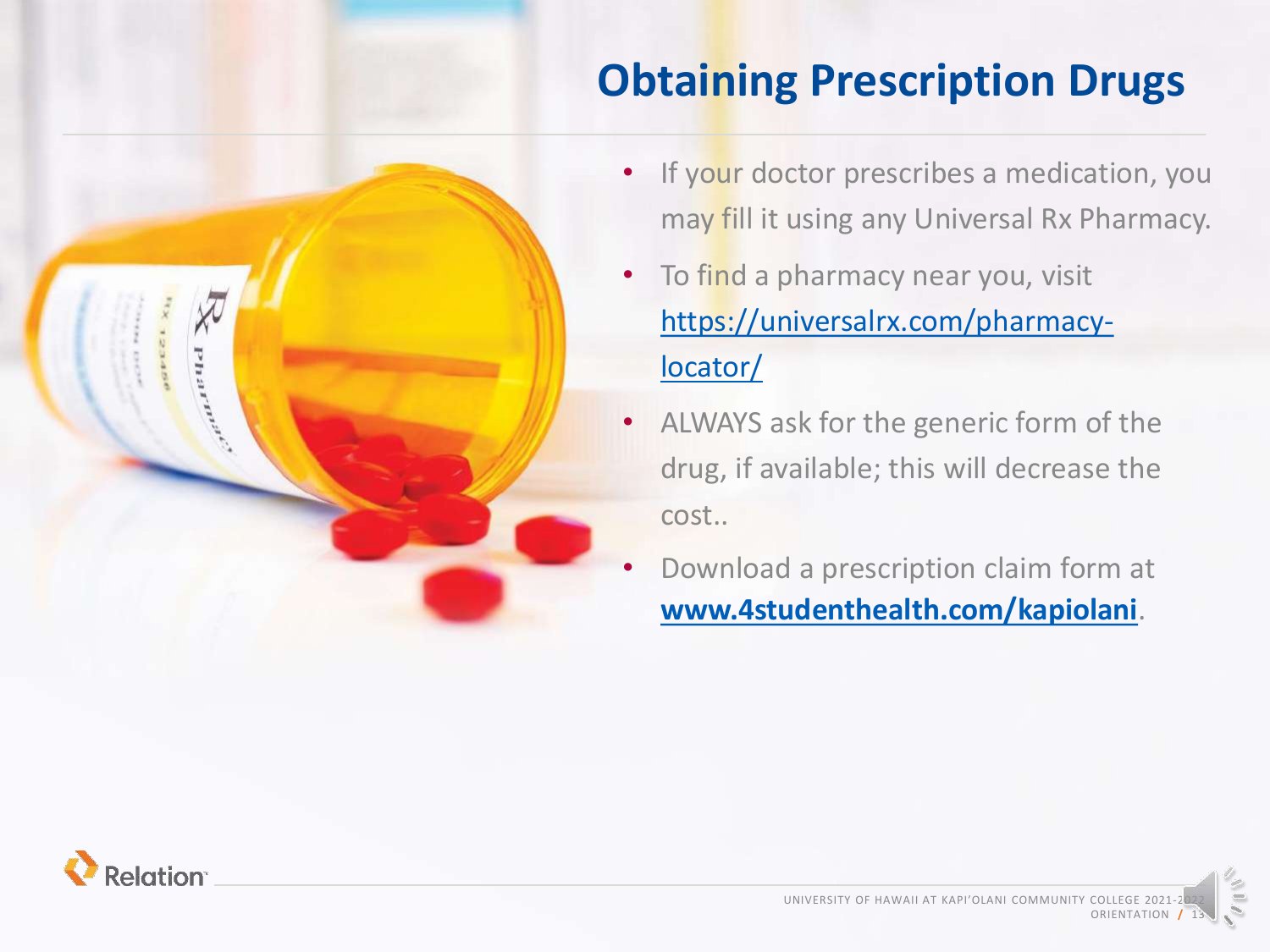### **Claims**

- In most instances, the doctor or provider will bill the insurance company on your behalf after your visit.
- The insurance company will review the doctor's statement and determine the payment for each itemized procedure. The insurance company will then send you an Explanation of Benefits. This is not a bill.
- The doctor will receive payment from the insurance company and then bill you for any amount not covered by the insurance.
- If you are required to pay for service upfront, you will need to complete a claim form in order to be reimbursed.
- Download a claim form from **[www.4studenthealth.com/kapiolani](http://www.4studenthealth.com/kapiolani)**, and send the completed form with all bills and receipts for medical treatment to:

**Geoblue Claims P.O. Box 21974 Eagan, MN 55121**